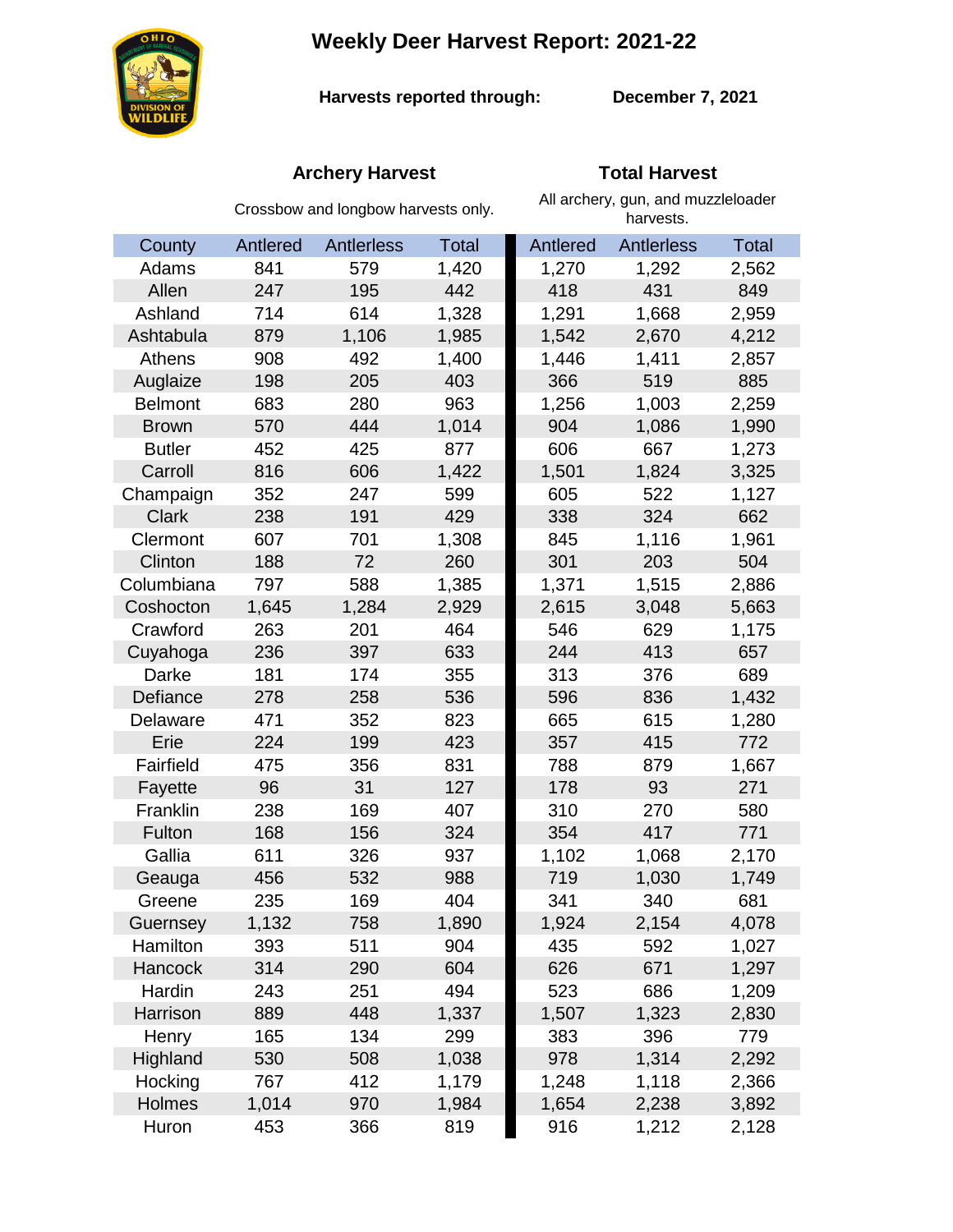**Weekly Deer Harvest Report: 2021-22**



**Harvests reported through:** 

**December 7, 2021**

# **Archery Harvest Total Harvest**

|               | Crossbow and longbow harvests only. |                   |              | All archery, gun, and muzzleloader<br>harvests. |                   |              |  |
|---------------|-------------------------------------|-------------------|--------------|-------------------------------------------------|-------------------|--------------|--|
| County        | Antlered                            | <b>Antlerless</b> | <b>Total</b> | Antlered                                        | <b>Antlerless</b> | <b>Total</b> |  |
| Jackson       | 693                                 | 427               | 1,120        | 1,095                                           | 1,114             | 2,209        |  |
| Jefferson     | 694                                 | 234               | 928          | 1,140                                           | 753               | 1,893        |  |
| Knox          | 1,044                               | 1,008             | 2,052        | 1,783                                           | 2,527             | 4,310        |  |
| Lake          | 226                                 | 307               | 533          | 282                                             | 412               | 694          |  |
| Lawrence      | 454                                 | 161               | 615          | 788                                             | 562               | 1,350        |  |
| Licking       | 1,268                               | 995               | 2,263        | 1,937                                           | 2,205             | 4,142        |  |
| Logan         | 441                                 | 479               | 920          | 743                                             | 1,055             | 1,798        |  |
| Lorain        | 547                                 | 483               | 1,030        | 858                                             | 1,013             | 1,871        |  |
| Lucas         | 172                                 | 211               | 383          | 222                                             | 264               | 486          |  |
| Madison       | 170                                 | 101               | 271          | 292                                             | 240               | 532          |  |
| Mahoning      | 524                                 | 441               | 965          | 745                                             | 875               | 1,620        |  |
| Marion        | 199                                 | 164               | 363          | 411                                             | 433               | 844          |  |
| Medina        | 596                                 | 602               | 1,198        | 875                                             | 1,051             | 1,926        |  |
| Meigs         | 776                                 | 486               | 1,262        | 1,297                                           | 1,388             | 2,685        |  |
| Mercer        | 169                                 | 189               | 358          | 350                                             | 464               | 814          |  |
| Miami         | 241                                 | 183               | 424          | 349                                             | 360               | 709          |  |
| Monroe        | 556                                 | 229               | 785          | 1,039                                           | 960               | 1,999        |  |
| Montgomery    | 220                                 | 252               | 472          | 297                                             | 388               | 685          |  |
| Morgan        | 738                                 | 428               | 1,166        | 1,241                                           | 1,390             | 2,631        |  |
| <b>Morrow</b> | 420                                 | 318               | 738          | 698                                             | 739               | 1,437        |  |
| Muskingum     | 1,353                               | 711               | 2,064        | 2,224                                           | 2,153             | 4,377        |  |
| Noble         | 738                                 | 467               | 1,205        | 1,215                                           | 1,374             | 2,589        |  |
| Ottawa        | 129                                 | 105               | 234          | 197                                             | 225               | 422          |  |
| Paulding      | 198                                 | 214               | 412          | 458                                             | 622               | 1,080        |  |
| Perry         | 644                                 | 368               | 1,012        | 1,104                                           | 1,133             | 2,237        |  |
| Pickaway      | 156                                 | 87                | 243          | 310                                             | 220               | 530          |  |
| Pike          | 543                                 | 330               | 873          | 804                                             | 741               | 1,545        |  |
| Portage       | 640                                 | 599               | 1,239        | 966                                             | 1,192             | 2,158        |  |
| Preble        | 278                                 | 214               | 492          | 434                                             | 435               | 869          |  |
| Putnam        | 192                                 | 151               | 343          | 366                                             | 402               | 768          |  |
| Richland      | 847                                 | 738               | 1,585        | 1,350                                           | 1,736             | 3,086        |  |
| Ross          | 778                                 | 499               | 1,277        | 1,265                                           | 1,208             | 2,473        |  |
| Sandusky      | 249                                 | 227               | 476          | 383                                             | 436               | 819          |  |
| Scioto        | 576                                 | 366               | 942          | 858                                             | 848               | 1,706        |  |
| Seneca        | 395                                 | 333               | 728          | 786                                             | 977               | 1,763        |  |
| Shelby        | 213                                 | 231               | 444          | 380                                             | 515               | 895          |  |
| <b>Stark</b>  | 772                                 | 679               | 1,451        | 1,129                                           | 1,334             | 2,463        |  |
| Summit        | 540                                 | 544               | 1,084        | 630                                             | 650               | 1,280        |  |
| Trumbull      | 830                                 | 1,024             | 1,854        | 1,301                                           | 1,954             | 3,255        |  |